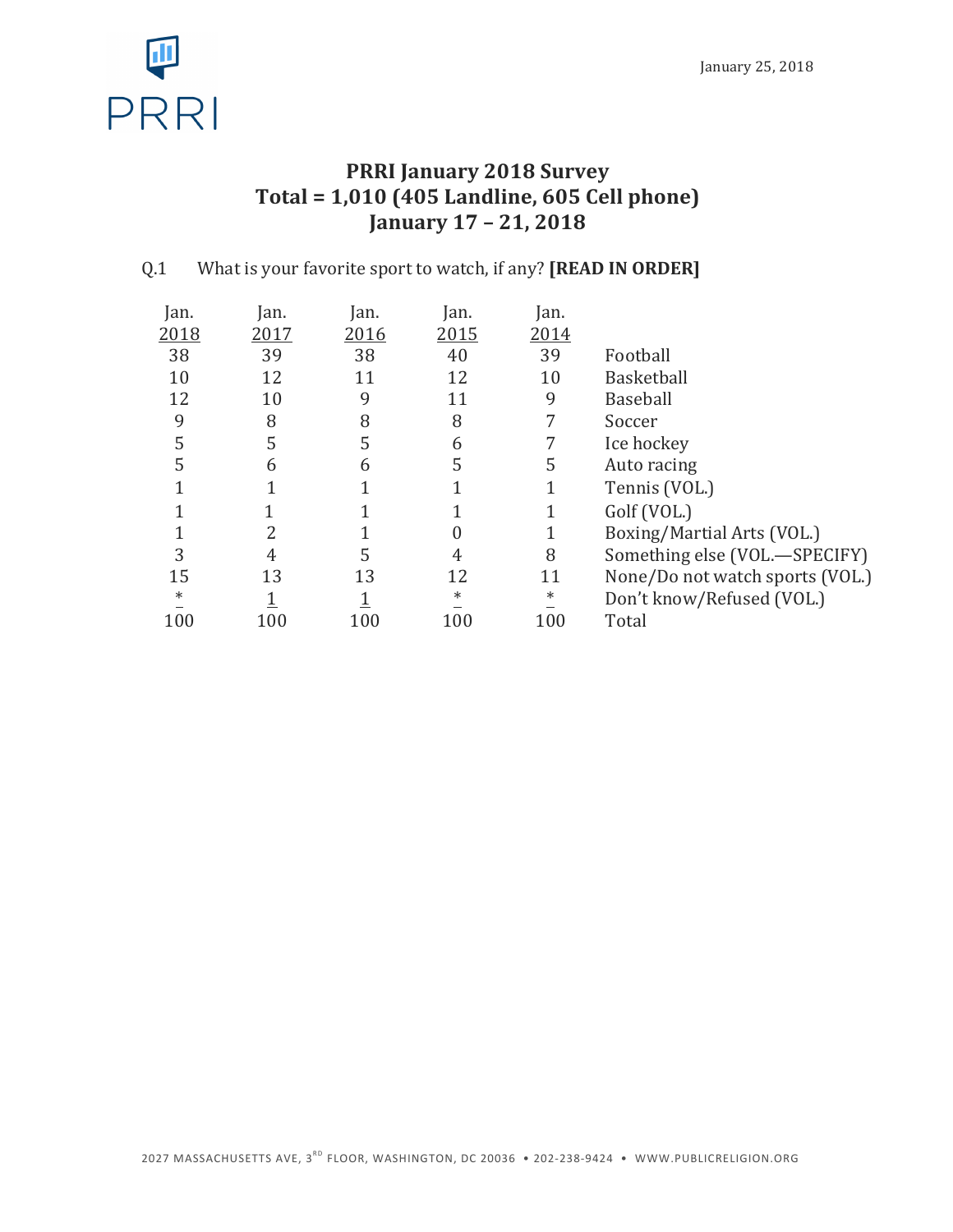### Q.2 And thinking of when you were young, what sport, if any, did you play MOST often growing up? [READ; RANDOMIZE]

| an.    | an.    | an.    |                                                  |
|--------|--------|--------|--------------------------------------------------|
|        |        |        |                                                  |
| 24     | 27     | 25     | Baseball or softball                             |
| 16     | 14     | 15     | <b>Basketball</b>                                |
| 13     | 12     | 12     | Soccer                                           |
| 12     | 12     | 11     | Football                                         |
|        | 6      | 9      | Volleyball                                       |
| 4      | 4      | 5      | Tennis                                           |
| 5      | 5      | 4      | Track or cross country                           |
|        |        | 1      | Wrestling (VOL.)                                 |
| 2      |        | 1      | Swimming (VOL.)                                  |
|        | $\ast$ | 1      | Cheerleading or gymnastics $(VOL.)$ <sup>1</sup> |
|        | $\ast$ | 1      | Ice Hockey (VOL.)                                |
| $\ast$ | $\ast$ | $\ast$ | Golf (VOL.)                                      |
| 11     | 11     | 10     | None/Did not play sports (VOL.)                  |
| 4      | 5      | 4      | Something else (VOL.-SPECIFY)                    |
| $\ast$ | $\ast$ | $\ast$ | Don't know (VOL.)                                |
| 100    | 100    | 100    | Total                                            |
|        | 2017   | 2016   | 2015                                             |

Thinking about the following major sporting events being held in 2018...

Q.3 How likely are you to watch any of the following sporting events? First... [INSERT; RANDOMIZE]. Are you very likely, somewhat likely, not too likely or not at all likely to watch [INSERT]? Next...

a. The Super Bowl

|           |             |          |         |            | Don't know/ |
|-----------|-------------|----------|---------|------------|-------------|
|           |             | Somewhat | Not too | Not at all | Refused     |
|           | Very likely | likely   | likely  | likely     | (VOL.)      |
| Jan. 2018 | 47          | 18       | 10      | 24         | $1 = 100$   |
| Jan. 2017 | 46          | 23       | 11      | 20         | $* = 100$   |
| Jan. 2016 | 43          | 25       | 10      | 21         | $* = 100$   |
| Jan. 2015 | 49          | 23       | 9       | 18         | $1 = 100$   |
| Jan. 2014 | 51          | 21       | 6       | 21         | $* = 100$   |
| Jan. 2013 | 44          | 22       | 11      | 23         | $1 = 100$   |

 $1$  Gymnastics combined with cheerleading in 2018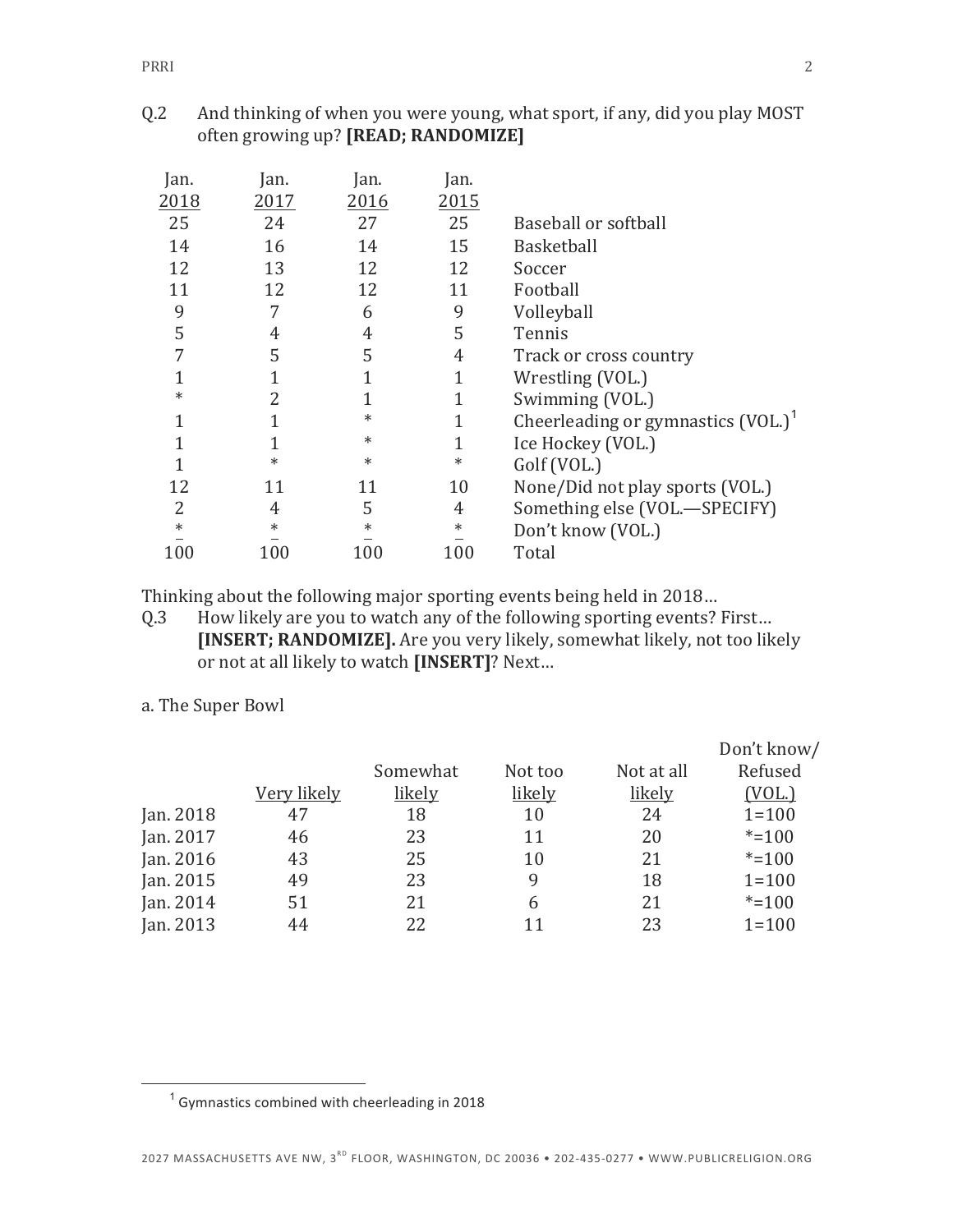#### b. The World Cup soccer tournament

| Jan. | Jan.   |                           |
|------|--------|---------------------------|
| 2018 | 2014   |                           |
| 16   | 13     | Very likely               |
| 17   | 14     | Somewhat likely           |
| 15   | 16     | Not too likely            |
| 50   | 56     | Not at all likely         |
| 1    | $\ast$ | Don't know/Refused (VOL.) |
| 100  | 100    | Total                     |

c. The Winter Olympics

| Jan.                    | Jan.   |                           |
|-------------------------|--------|---------------------------|
| 2018                    | 2014   |                           |
| 36                      | 35     | Very likely               |
| 32                      | 33     | Somewhat likely           |
| 10                      | 11     | Not too likely            |
| 20                      | 20     | Not at all likely         |
| $\overline{\mathbb{1}}$ | $\ast$ | Don't know/Refused (VOL.) |
| 100                     | 100    | Total                     |
|                         |        |                           |

Q.4 Given current tensions between the U.S. and North Korea, how worried are you about the 2018 Winter Olympics being hosted in South Korea?

- 9 Very worried
- 24 Somewhat worried
- 30 Not too worried
- 36 Not at all worried
- 1 Don't know/Refused (VOL.)
- 100 Total

Q.5 On any given Sunday are you more likely...? **[ROTATE OPTIONS 1 & 2]** 

| Jan.<br>2018   | Jan.<br>2015 | Jan.<br>2014                       | Jan.<br>2013 |                         |
|----------------|--------------|------------------------------------|--------------|-------------------------|
| 27             | 25           | 25                                 | 26           | To be in church         |
| 16             | 18           | 21                                 | 17           | To be watching football |
| 17             | 25           | 21                                 | 21           | Doing both, OR          |
| 40             | 32           | 33                                 | 36           | Doing neither           |
| $\overline{1}$ | $\ast$       | $\ast$<br>$\overline{\phantom{0}}$ | $\ast$       | Don't know (VOL.)       |
| 100            | 100          | 100                                | 100          | Total                   |
|                |              |                                    |              |                         |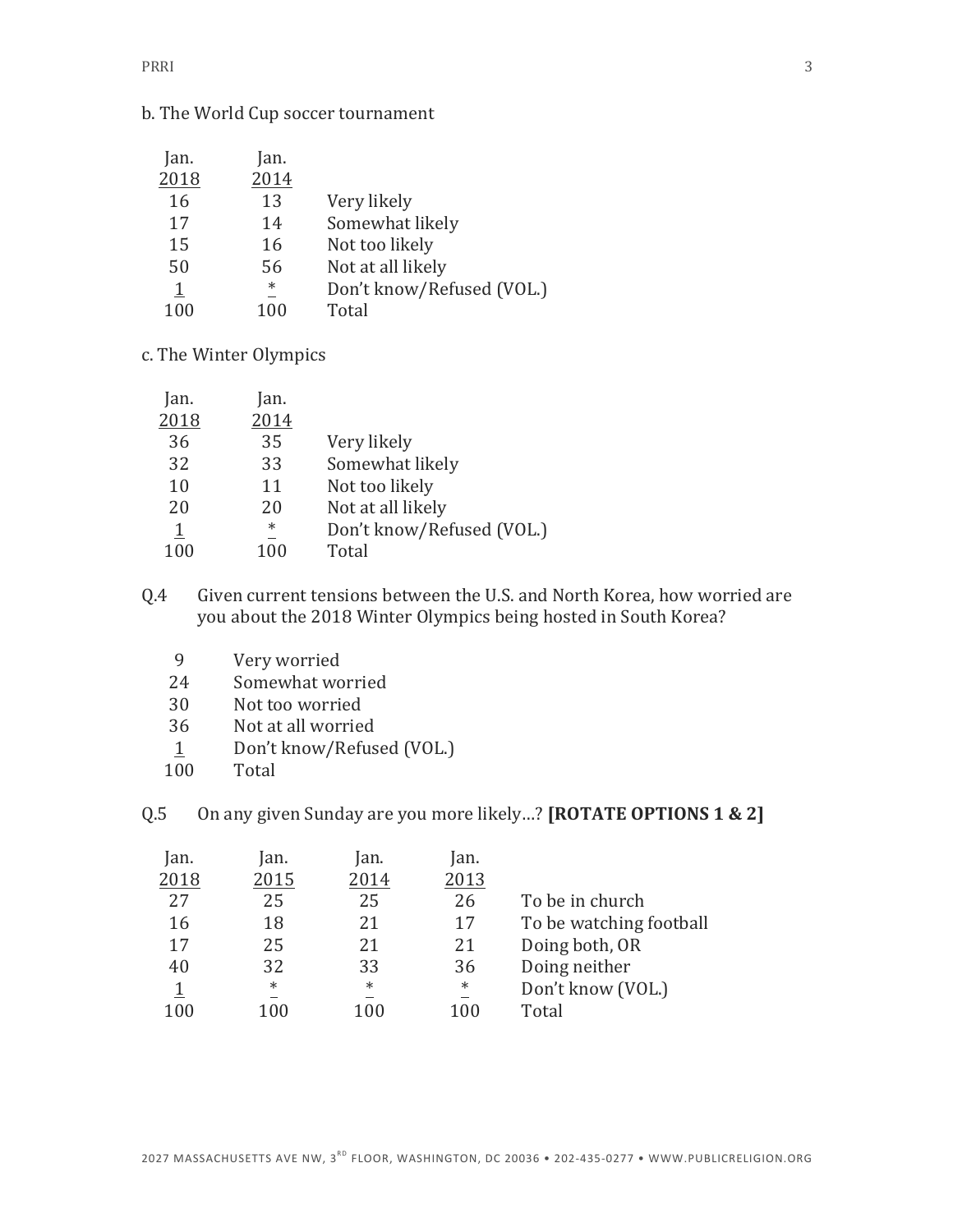Q.6 Now, please tell me if you completely agree, mostly agree, mostly DISagree or completely disagree with the following statements. First... [INSERT; **RANDOMIZE]**. Next… 

**READ FOR FIRST ITEM, THEN REPEAT AS NECESSARY:** Do you completely agree, mostly agree, mostly DISagree or completely disagree?

#### **ASK FORM 1 ONLY [N=504]:**

a. It bothers me when professional athletes make public statements about political issues

| Jan. | lan. |                           |
|------|------|---------------------------|
| 2018 | 2017 |                           |
| 20   | 21   | Completely agree          |
| 19   | 19   | Mostly agree              |
| 19   | 26   | Mostly disagree           |
| 35   | 32   | Completely disagree       |
| 6    | 2    | Don't know/Refused (VOL.) |
| 100  | 100  | Total                     |

#### **ASK FORM 2 ONLY [N=506]:**

b. It bothers me when black professional athletes make public statements about political issues

- 13 Completely agree
- 16 Mostly agree
- 21 Mostly disagree
- 44 Completely disagree
- 6 Don't know/Refused (VOL.)
- 100 Total

#### **ASK ALL:**

c. Colleges and universities are spending too much money on athletics at the expense of academics

- 23 Completely agree
- 35 Mostly agree
- 24 Mostly disagree
- 11 Completely disagree
- 8 Don't know/Refused (VOL.)
- 100 Total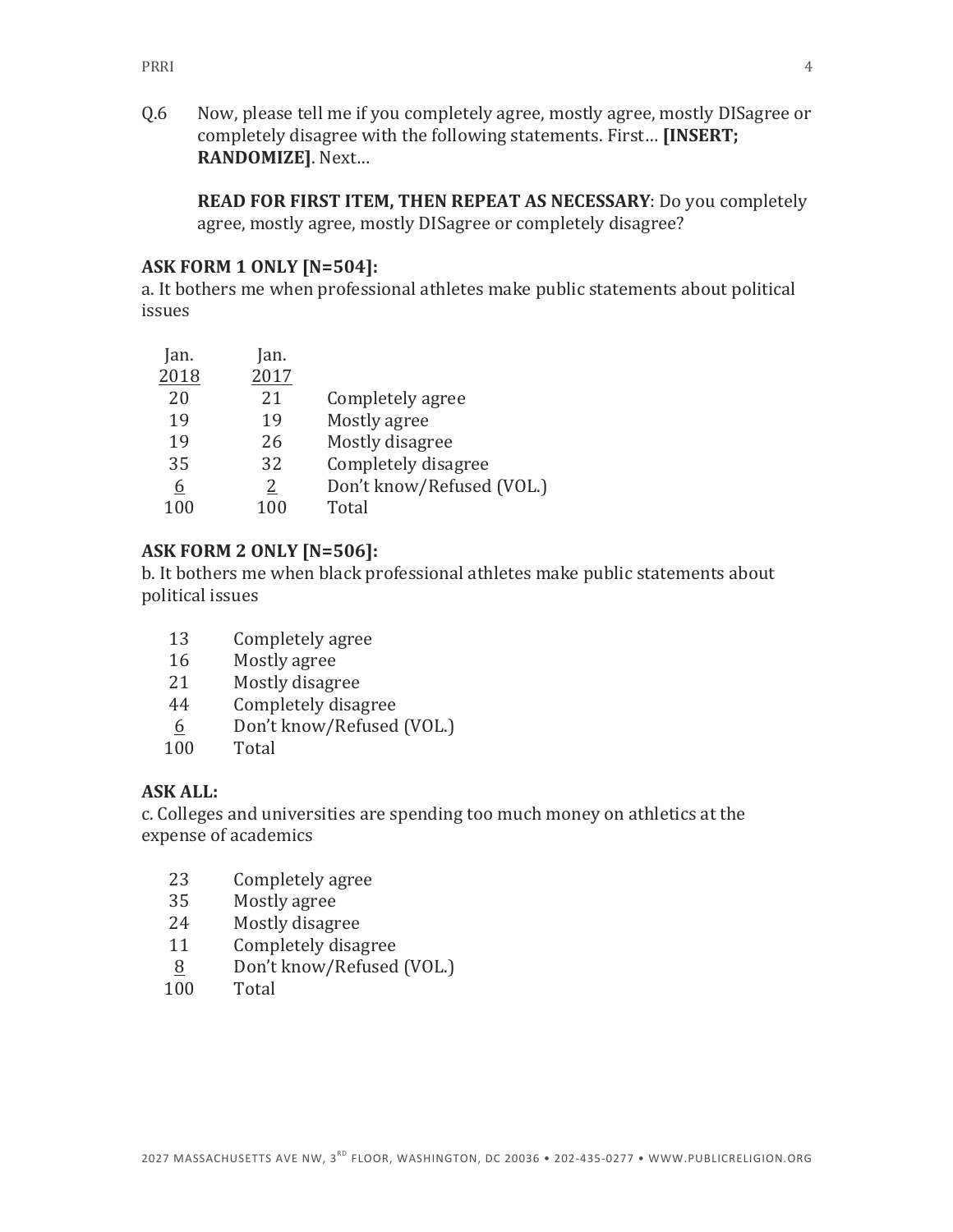d. Professional athletes should be required to stand during the national anthem at sporting events

| Jan. | Oct. |                           |
|------|------|---------------------------|
| 2018 | 2017 |                           |
| 42   | 37   | Completely agree          |
| 18   | 18   | Mostly agree              |
| 11   | 15   | Mostly disagree           |
| 25   | 27   | Completely disagree       |
| 5    | 2    | Don't know/Refused (VOL.) |
| 100  | 100  | Total                     |

#### **ASK FORM 1 ONLY [N=504]:**

- Q.7 How important is playing competitive sports for the physical and emotional development of young women [READ IN ORDER]?
	- 43 Very important
	- 42 Somewhat important
	- 8 Not too important
	- 6 Not at all important
	- 1 Don't know/Refused (VOL.)
	- 100 Total

#### **ASK FORM 2 ONLY [N=506]:**

- Q.8 How important is playing competitive sports for the physical and emotional development of young men [READ IN ORDER]?
	- 41 Very important
	- 42 Somewhat important
	- 10 Not too important
	- 6 Not at all important
	- 1 Don't know/Refused (VOL.)
	- 100 Total

#### **ASK ALL:**

Q.9 If you had a young son today, do you think you would or would not allow him to play competitive football?

| Jan.           | Jan. | Jan. |                             |
|----------------|------|------|-----------------------------|
| 2018           | 2016 | 2015 |                             |
| 71             | 66   | 76   | Would allow him to play     |
| 27             | 31   | 22   | Would not allow him to play |
| $\overline{2}$ | 3    | 2    | Don't know/Refused (VOL.)   |
| 100            | 100  | 100  | Total                       |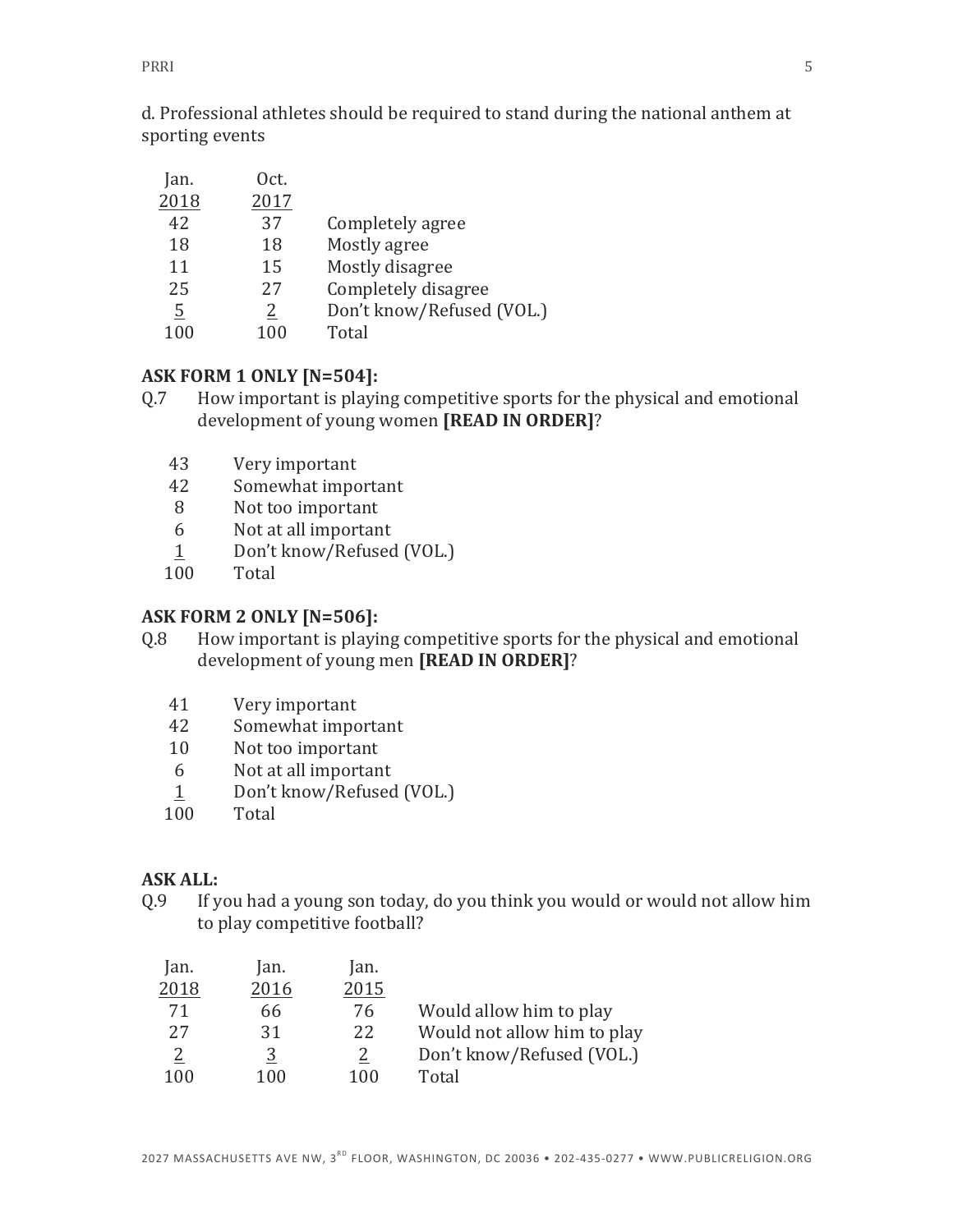- Q.10 As far as you know, why did some professional football players first start kneeling during the national anthem last year?
	- 65 To protest police violence against African Americans
	- 13 To protest the election of Donald Trump
	- 8 To protest negative treatment of players by the NFL management
	- 3 Other (VOL.)
	- 11 Don't know/Refused (VOL.)
	- 100 Total

#### **ASK FORM 1 ONLY [N=504]:**

- Q.11 Do you think a transgender student who was listed as female on their birth certificate, but now identifies as male, should be able to participate in high school athletic events with other male students?
	- 61 Yes, should be allowed to participate
	- 32 No, should not be allowed to participate
	- 7 Don't know/Refused (VOL.)
	- 100 Total

#### **ASK FORM 2 ONLY [N=506]:**

- Q.12 Do you think a transgender student who was listed as male on their birth certificate, but now identifies as female, should be able to participate in high school athletic events with other female students?
	- 50 Yes, should be allowed to participate
	- 43 No, should not be allowed to participate
	- 7 Don't know/Refused (VOL.)
	- 100 Total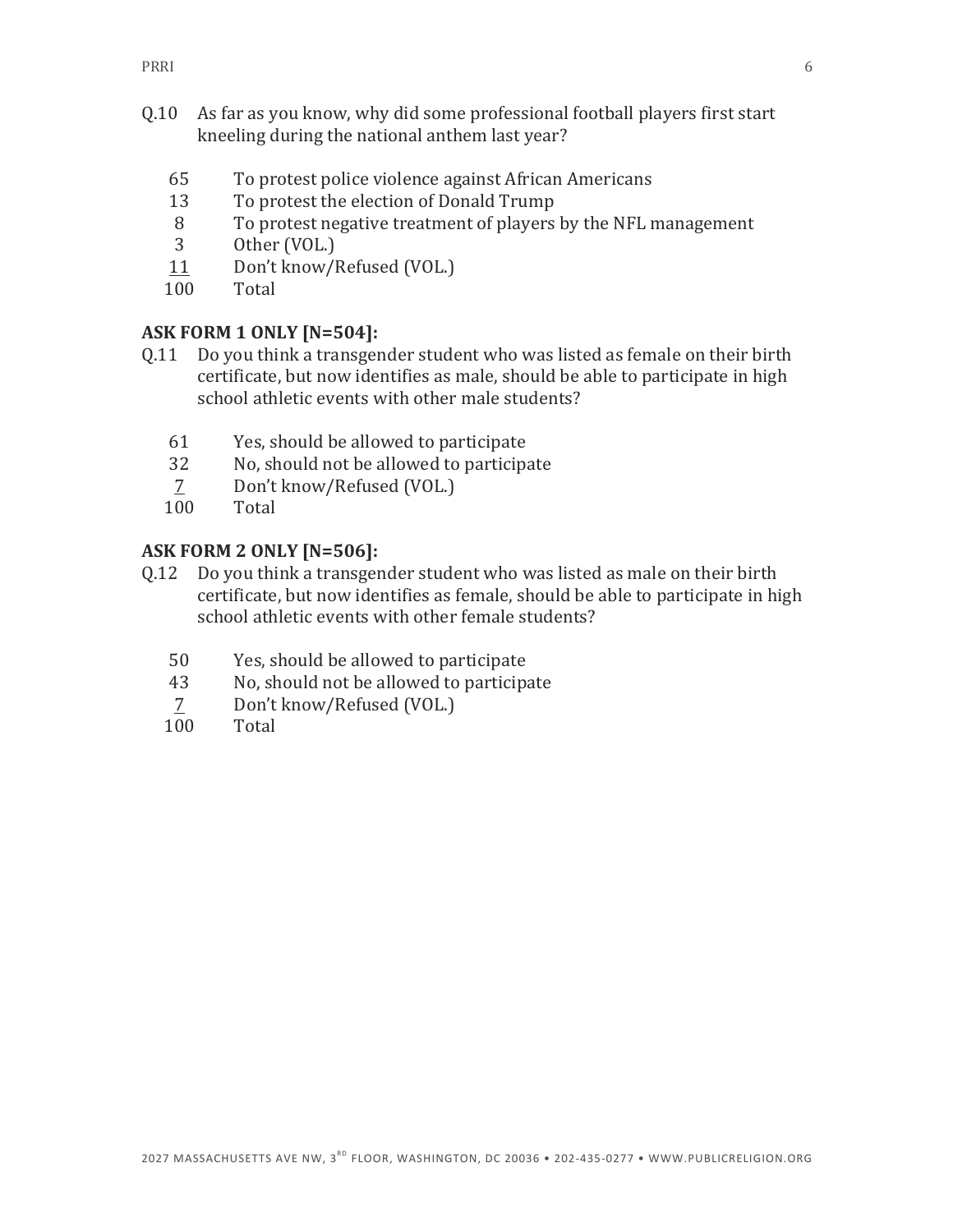#### **ASK ALL:**

Q.13 Would you say your overall opinion of Donald Trump is very favorable, mostly favorable, mostly unfavorable, or very unfavorable?

|            |           |           |             |             | Have not | Don't know |
|------------|-----------|-----------|-------------|-------------|----------|------------|
|            | Very      | Mostly    | Mostly      | Very        | heard of | Refused    |
|            | favorable | favorable | unfavorable | unfavorable | (VOL.)   | (VOL.)     |
| Jan. 2018  | 14        | 23        | 17          | 42          | $\ast$   | $5 = 100$  |
| Oct. 2017  | 15        | 26        | 18          | 37          | $\ast$   | $3 = 100$  |
| Aug. 2017  | 18        | 20        | 15          | 41          |          | $5 = 100$  |
| Feb. 2017  | 16        | 27        | 16          | 34          | $\ast$   | $6 = 100$  |
| Jan. 2017  | 17        | 26        | 17          | 35          |          | $5 = 100$  |
| Sept. 2016 | 10        | 23        | 15          | 50          | 2        | $1 = 100$  |
| May 2016   | 10        | 18        | 16          | 53          | 1        | $1 = 100$  |
| April 2016 | 8         | 16        | 18          | 52          | $\ast$   | $6 = 100$  |
| Jan. 2016  | 12        | 19        | 22          | 42          | $\ast$   | $5 = 100$  |
| Nov. 2015  | 11        | 16        | 21          | 44          | 2        | $6 = 100$  |
| Oct. 2015  | 9         | 21        | 21          | 45          | 3        | $1 = 100$  |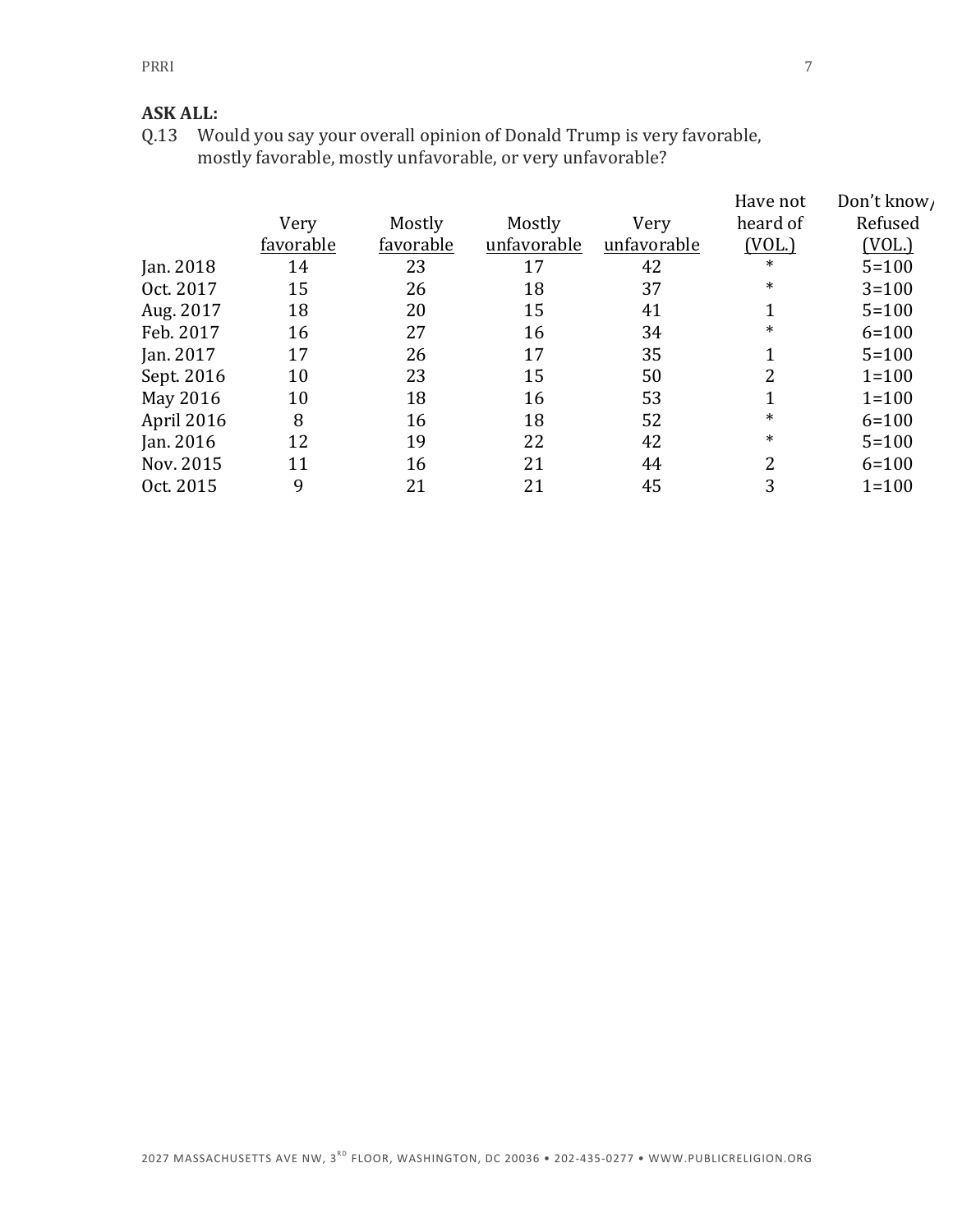# **Survey Methodology**

The survey was designed and conducted by PRRI. The survey was made possible by a generous grant from the Nathan Cummings Foundation. Results of the survey were based on bilingual (Spanish and English) RDD telephone interviews conducted between January 17, 2018, and January 21, 2018, by professional interviewers under the direction of SSRS. Interviews were conducted among a random sample of 1,010 adults 18 years of age or older living in the United States (605 respondents were interviewed on a cell phone). The selection of respondents within households was accomplished by randomly requesting to speak with the youngest adult male or female currently living in the household.

Data collection is based on stratified, single-stage, random-digit-dialing (RDD) sample of landline telephone households and randomly generated cell phone numbers. The sample is designed to represent the total U.S. adult population and includes respondents from all 50 states, including Hawaii and Alaska. The landline and cell phone samples are provided by Marketing Systems Group.

The weighting is accomplished in two separate stages. The first stage of weighting corrects for different probabilities of selection associated with the number of adults in each household and each respondent's telephone usage patterns. In the second stage, sample demographics are balanced to match target population parameters for gender, age, education, race and Hispanic ethnicity, region (U.S. Census definitions), population density and telephone usage. The population density parameter was derived from Census 2010 data. The telephone usage parameter came from an analysis of the July-December 2016 National Health Interview Survey. All other weighting parameters are derived from an analysis of the U.S. Census Bureau's May 2016 Current Population Survey.

The sample weighting is accomplished using an iterative proportional fitting (IFP) process that simultaneously balances the distributions of all variables. Weights were trimmed to prevent individual interviews from having too much influence on the final results. The use of these weights in statistical analysis ensures that the demographic characteristics of the sample closely approximate the demographic characteristics of the target populations.

The margin of error for the survey is  $+/- 3.6$  percentage points at the 95% level of confidence. The design effect for the survey is 1.4. In addition to sampling error, surveys may also be subject to error or bias due to question wording, context and order effects.